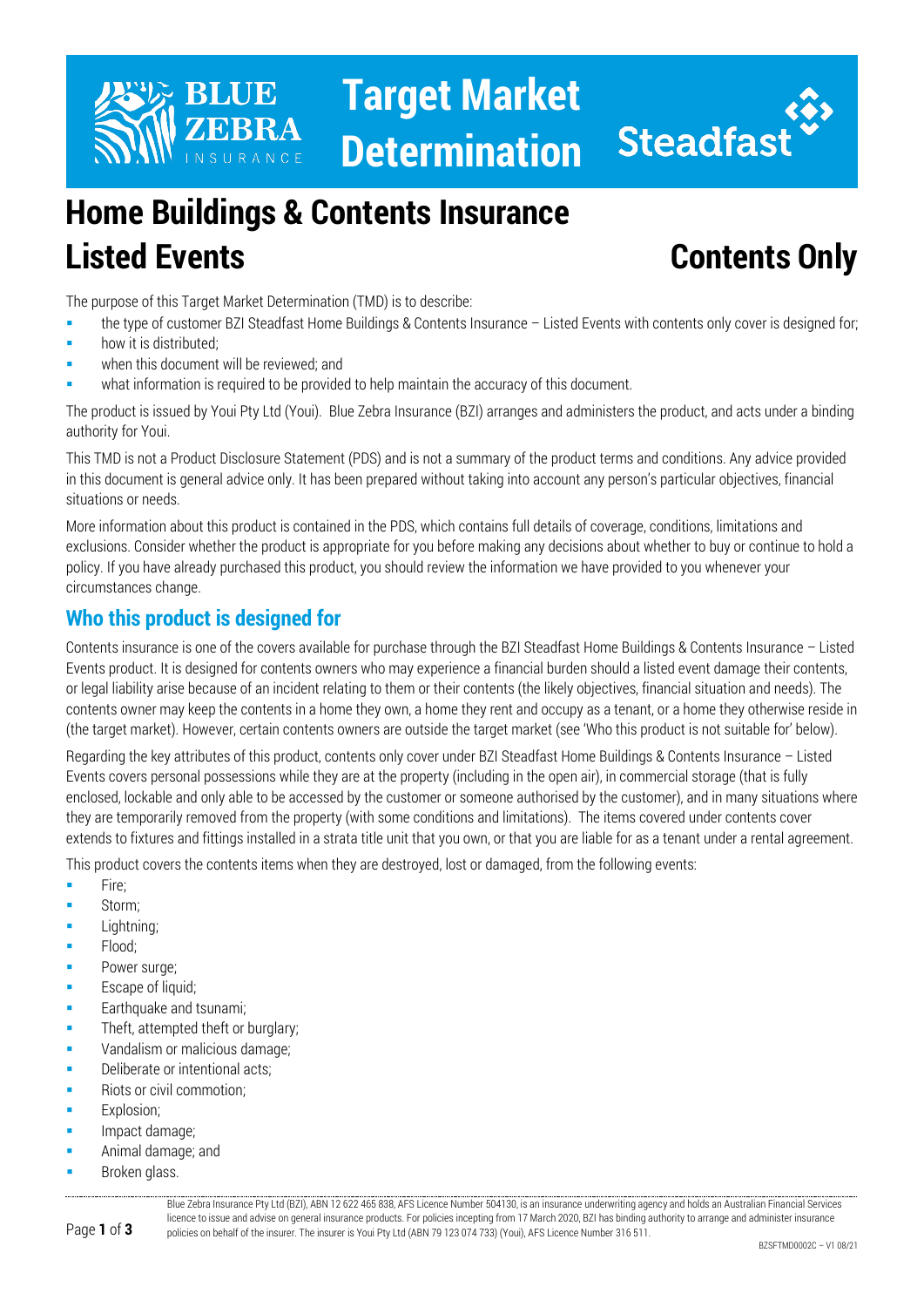



In addition to repairing or replacing the contents items when they are damaged, the product will also provide for additional benefits that cover things such as temporary accommodation (if you are a tenant or strata title owner), and removing any damaged items or storing undamaged contents.

The product also provides some additional covers, including for certain events when your contents items are being moved to a new address, where keys are lost or stolen, or where there is electric motor burnout to certain contents items.

Another key attribute of contents only cover under the BZI Steadfast Home Buildings & Contents Insurance – Listed Events product is cover for legal liability. This provides protection to the contents owner if they become liable to pay for the death of or injury to unrelated people, or damage to their property, for incidents that relate to the contents owner or their contents, anywhere in the world.

When you have contents only cover, there is also an optional cover for purchase to meet more specific objectives, financial situation and needs of contents owners:

- (a) **Valuable items** designed for the owners of contents that are valuable personal items who want to make sure they are:
	- − insured for their full value, and/or
	- appropriately covered when away from the insured address,

if they experience a financial loss as a result of those items being lost or damaged.

These items can be covered in two ways:

- unspecified valuable items: up to \$1,000 per item up to a nominated sum insured for all valuable items (maximum \$5,000);
- specified valuable items: each item is listed and covered up to the specified value.

Where included on the policy, this cover is a further key attribute of BZI Steadfast Home Buildings & Contents Insurance -Listed Events.

All the above key attributes make BZI Steadfast Home Buildings & Contents Insurance – Listed Events with contents only cover likely to be consistent with the likely objectives, financial situation and needs of the target market because it provides cover, or the option to add cover, for certain events that may result in significant damage to the customer's contents, and provides coverage for the typical types of contents and valuable items that customers expect to be considered part of the insured property. The product also provides coverage for legal liability arising because of incidents relating to the contents or the contents owner.

# **Who this product is not suitable for**

This product is not suitable for contents owners whose contents are:

- part of a dwelling they own and rent out i.e. landlord's fixtures and fittings;
- part of a hotel, motel or bed and breakfast accommodation;
- in storage that is not a commercial storage facility that is fully enclosed, lockable, and only accessible by them (or someone authorised by them);
- contained within a dwelling that is poorly maintained and not in an occupiable, liveable condition;
- certain items used to earn an income (such as photographic equipment and musical instruments).

### **Distribution conditions**

BZI Steadfast Home Buildings & Contents Insurance – Listed Events can only be purchased through a Steadfast broker authorised by BZI. BZI has contractual arrangements with Steadfast brokers (including their Authorised Representatives) who are appropriately licensed to sell their products, and as part of their licensing these brokers have adequate training to provide this product to their customers. BZI has a range of supervision and monitoring procedures, and provides training and support regarding the process to follow for getting quotes for this product and administering the policies once purchased.

When completing a quote, the BZI processes include a number of questions that enable the collection of information that help to determine if the applicant is within the target market for this product, if we will insure them and their contents, and for what premium and excess. The customer should always answer these questions accurately and check with their intermediary if they are not sure what a question means.

These conditions make it likely that BZI Steadfast Home Buildings & Contents Insurance – Listed Events will only be distributed to consumers within the target market for this product because the brokers have knowledge of the policy terms and conditions, and processes are designed to identify instances where a policy is not suitable for the applicant.